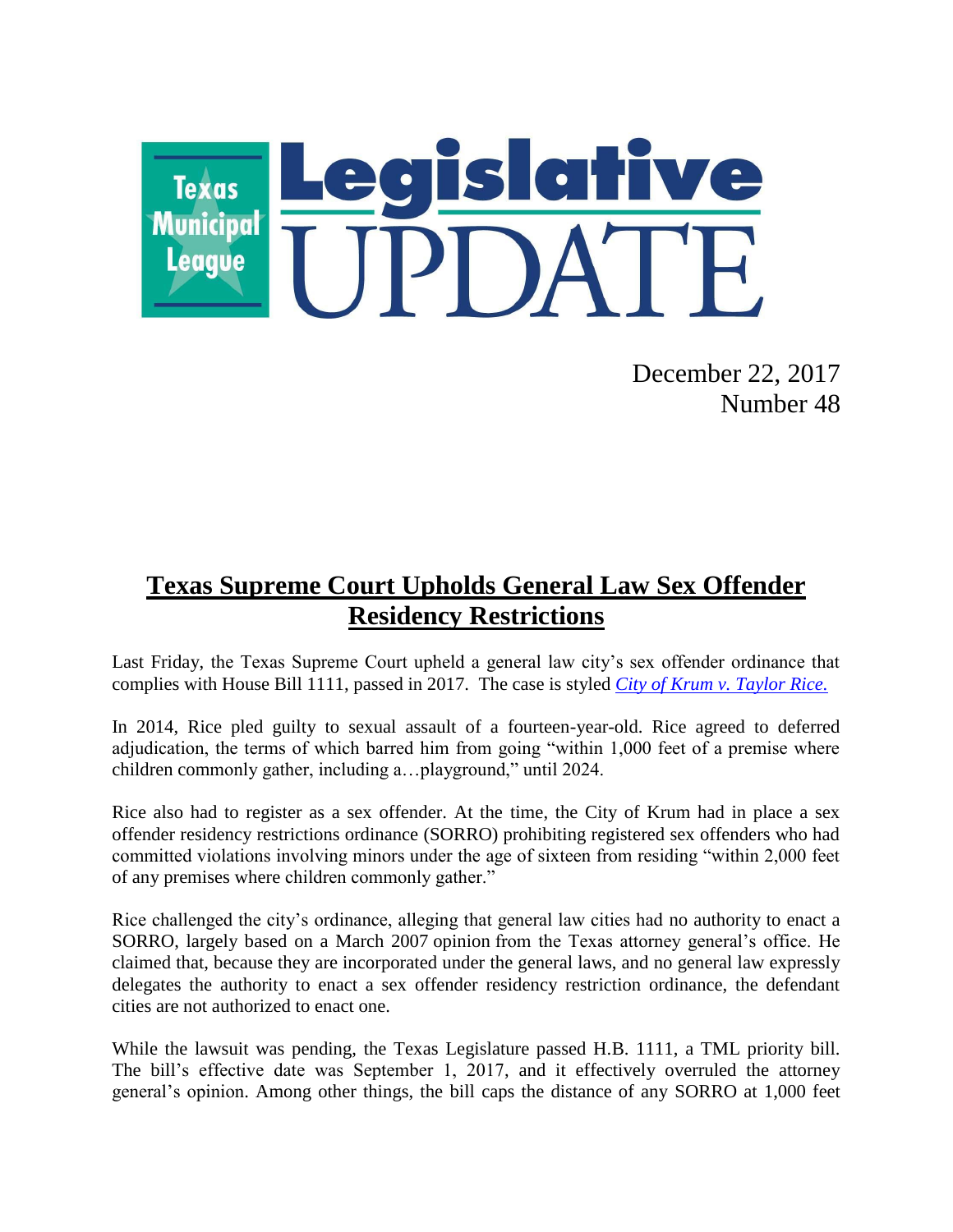and requires an exemption for persons who established residence within a restricted zone before the effective date of the relevant ordinance. After the bill's effective date, Krum passed an amended SORRO that complies with its requirements. The amended ordinance prohibits registered sex offenders from living within 1,000 feet of a "child safety zone."

The court held that Rice's challenge to the SORRO is moot in light of H.B. 1111 because the bill clearly empowers general law cities to enact ordinances that limit the movements of sex offenders. Rice filed a motion for rehearing, which is pending.

### **Federal Tax Reform Passes**

The federal Tax Cuts and Jobs Act, frequently referred to as the President's "tax reform bill," passed earlier this week. Here's what we know about municipal issues in the bill:

#### **Publicly-Issued Municipal Bonds**

These bonds are the primary way state and local governments finance the public infrastructure that supports everyday life. Their tax exemption allows cities to borrow at and lower interest rates and save on costs.

CURRENT STATUS: Preserved in the conference report.

#### **Advance Refunding Bonds**

These bonds allow a one-time refinance on bonds to achieve lower rates and cost savings for taxpayers. This critical tool permits cities to change an otherwise fixed costs and respond to economic downturns.

STATUS: Eliminated in the conference report.

#### **Private Activity Bonds (PABs)**

PABs are a critical source of financing for important qualified projects and programs, including infrastructure, affordable housing, economic development and much more. STATUS: Preserves the tax exemption for PABs.

Future editions of the *Legislative Update* should report in more detail on these and other cityrelated provisions.

## **Don't Forget: Mandatory Eminent Domain Reporting**

Senate Bill 1812, passed during the 2015 legislative session, requires cities to annually fill out a [web-based form](https://www.comptroller.texas.gov/transparency/local/eminent-domain/reporting.php) with the comptroller relating to each city's statutory eminent domain authority. (The failure to fill out the form could result in a \$1,000 penalty against a city.)

The first annual entry was due last February. The next reporting period is open now and the second annual entry is due by February 1, 2018. The 2018 entry is, for almost every city, just an